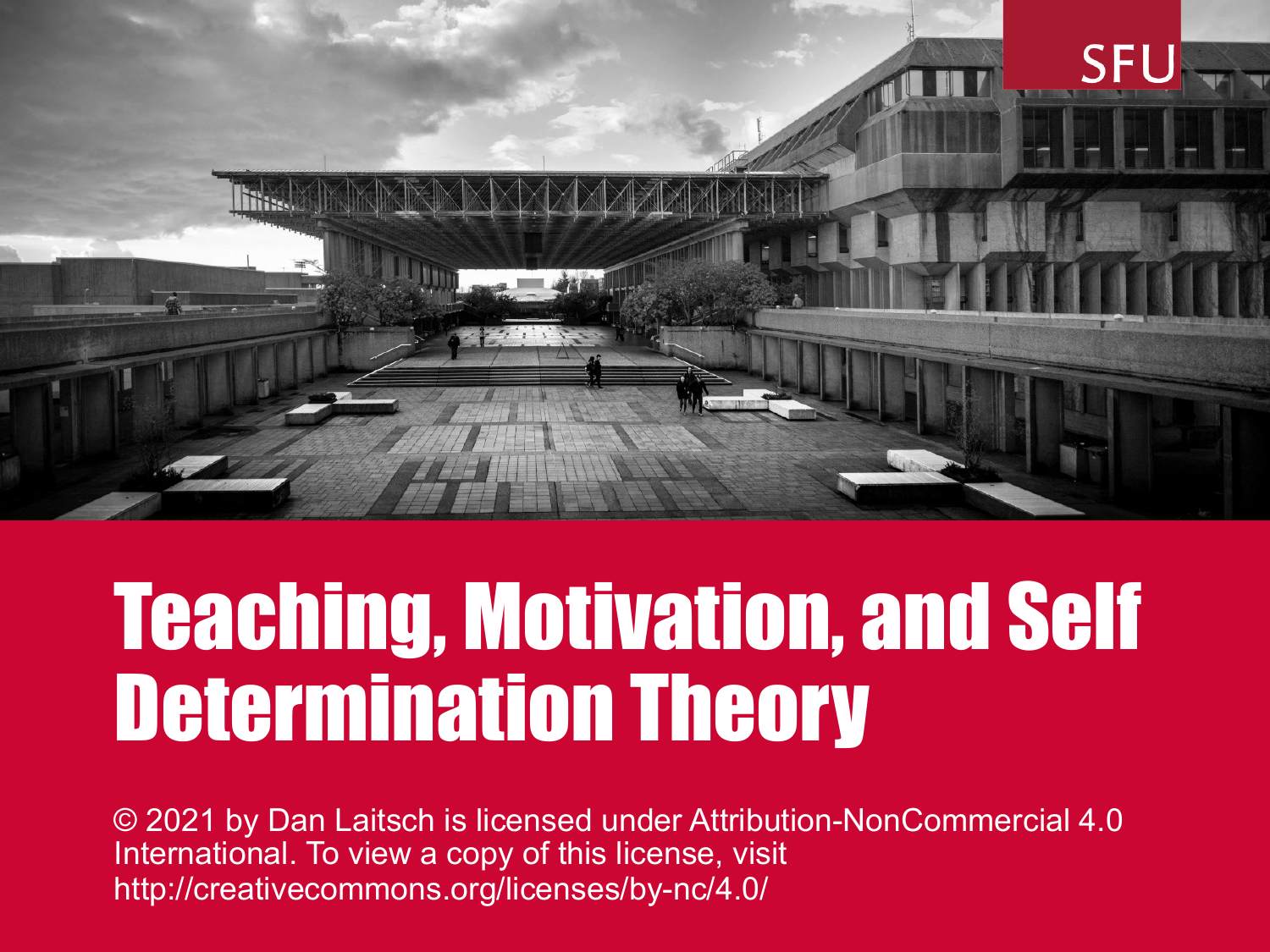### **Overview**

COVID-19, Students and Faculty Teaching and mental health Self Determination Theory Applications to practice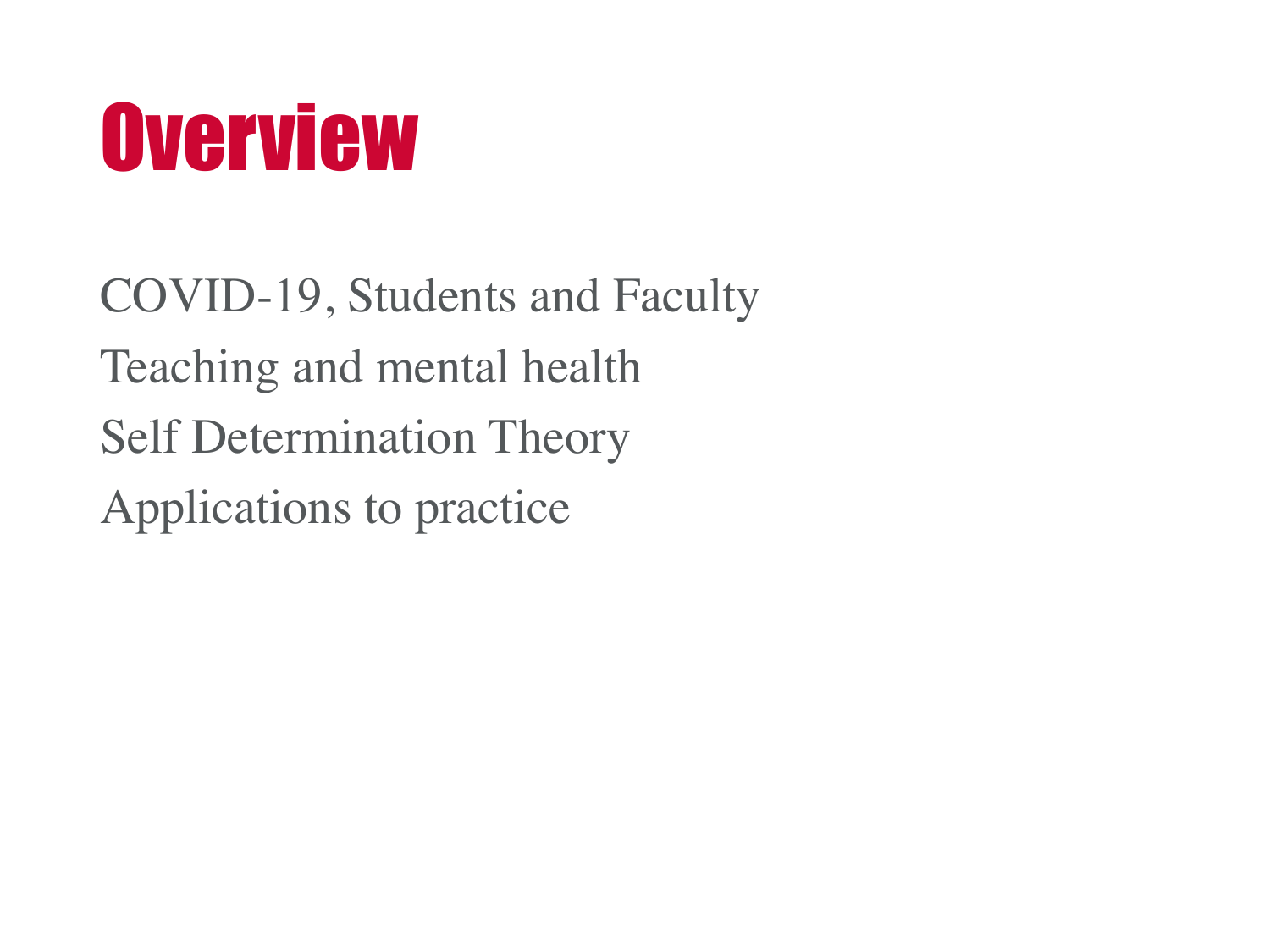Student Mental health

- 71% indicated increased stress, anxiety, and depressive thoughts. Stressors included:
	- Fear and worry about personal and family health;
	- Difficulty concentrating;
	- Disruptions to sleeping;
	- Decreased social interactions;
	- Increased concerns on academic performance.
- To cope, participants:
	- sought support from others
	- adopting either negative or positive coping mechanisms.

(Son et al., 2021)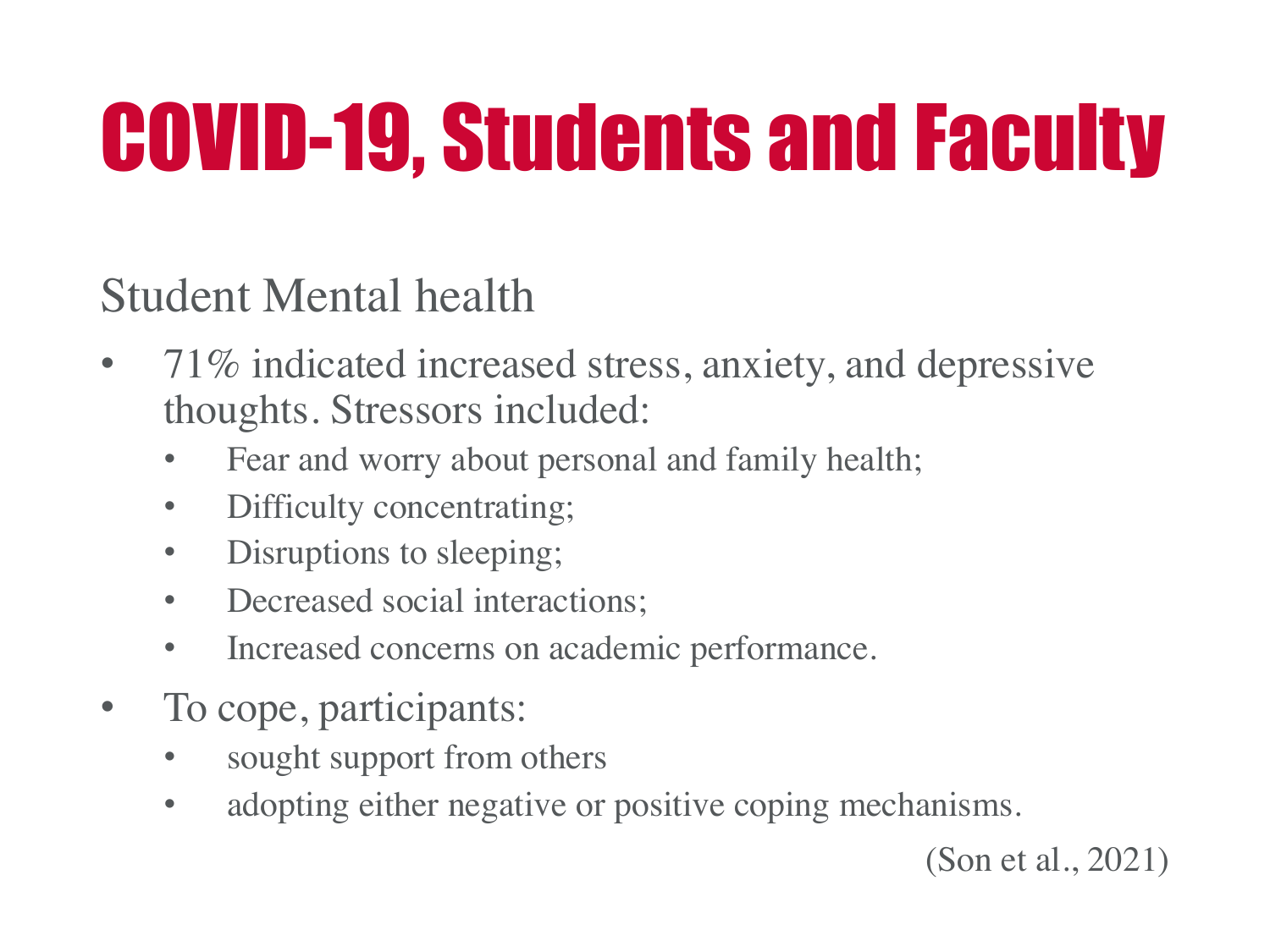Student Mental health

Being a woman, having fair/ poor general health status, being 18 to 24 years old, spending 8 or more hours on screens daily, and knowing someone infected predicted higher levels of psychological impact when risk factors were considered simultaneously. (Browning et al., 2021)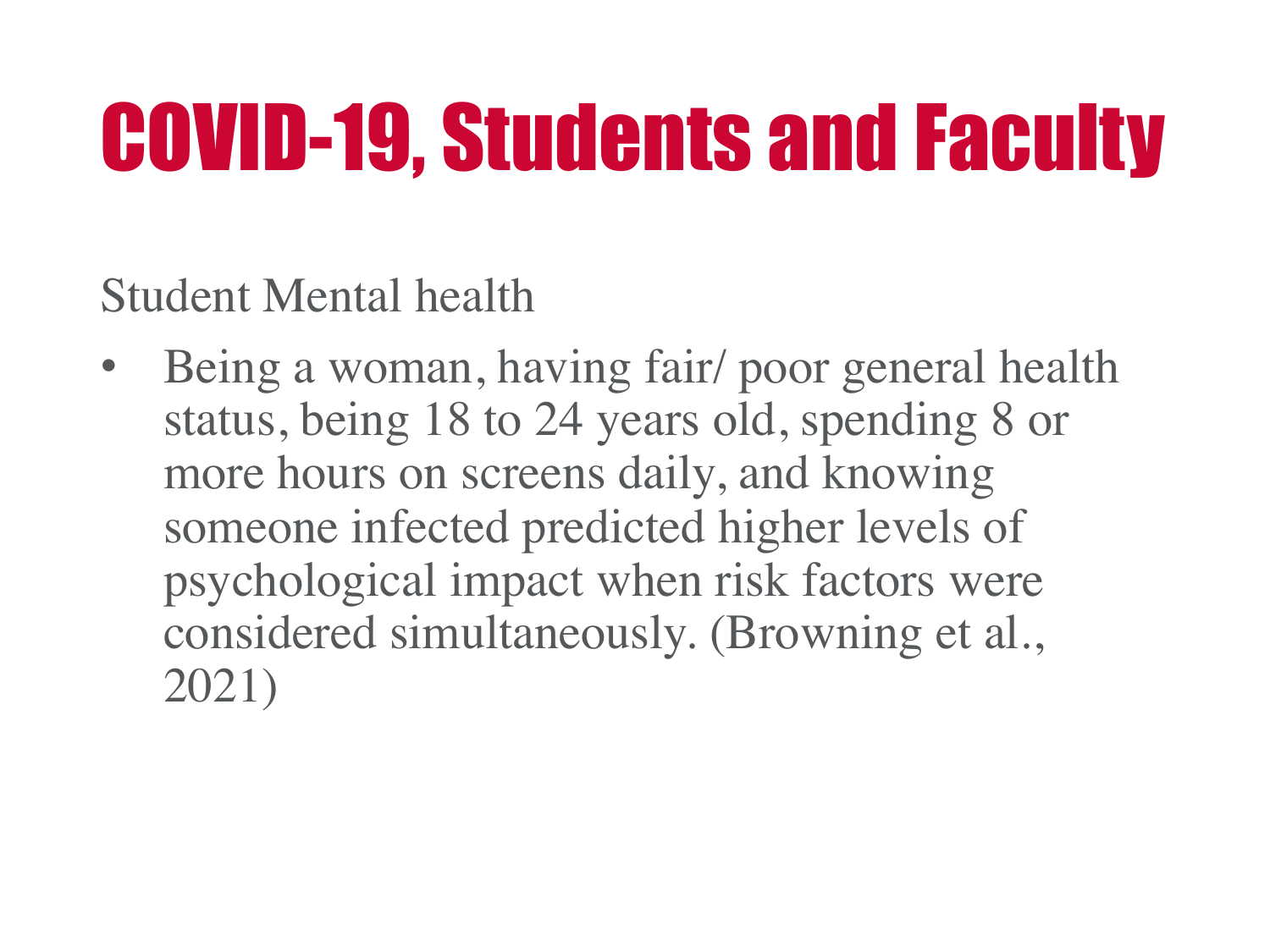#### Faculty Impact:

- Overwhelming and exhausting. Participants described as being stuck in a cycle of never-ending repetitiveness, sadness and loss, or managing life, teaching and other professional responsibilities with little sense of direction (Van Leeuwen, Veletsianos, Johnson & Belikov, 2021)
- Three views emerged: Techies who like to teach (the view most positive in relation to teaching online); Overwhelmed as human beings (populated by caregivers); and It's about what cannot be done online (those who are focused on the limitations of technology and abilities for online instruction). Generally, faculty felt frustrated with their ability to best support their students within the online format (Ramalo, 2020).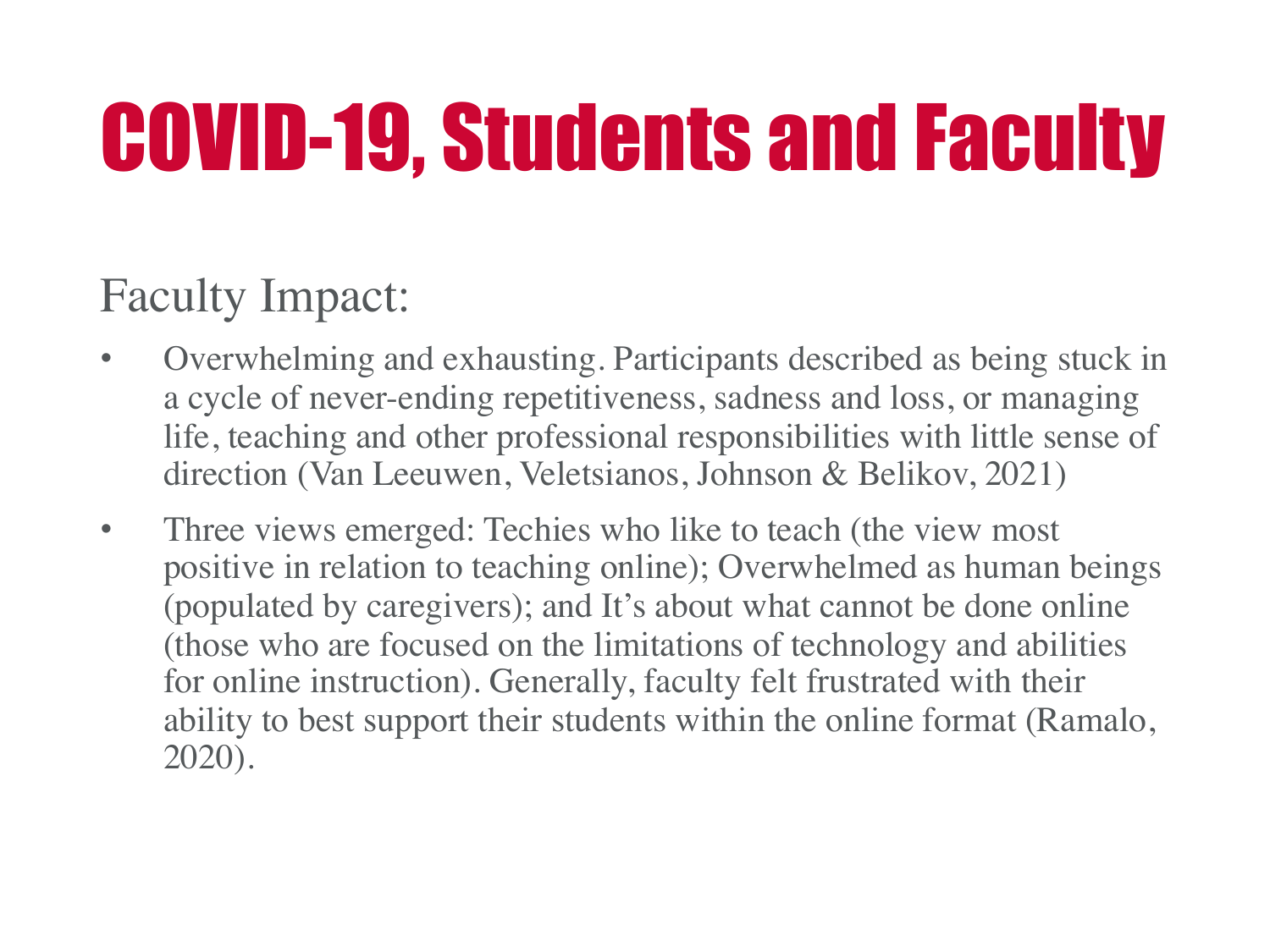Faculty and student perspectives:

- Findings indicate that students and faculty agreed that the move to online instruction was necessary and that online learning is less effective than faceto-face instruction.
- Faculty, however, misjudged the degree to which students were concerned about balancing work, school, and family obligations and changes to course material. (Ryan, 2020)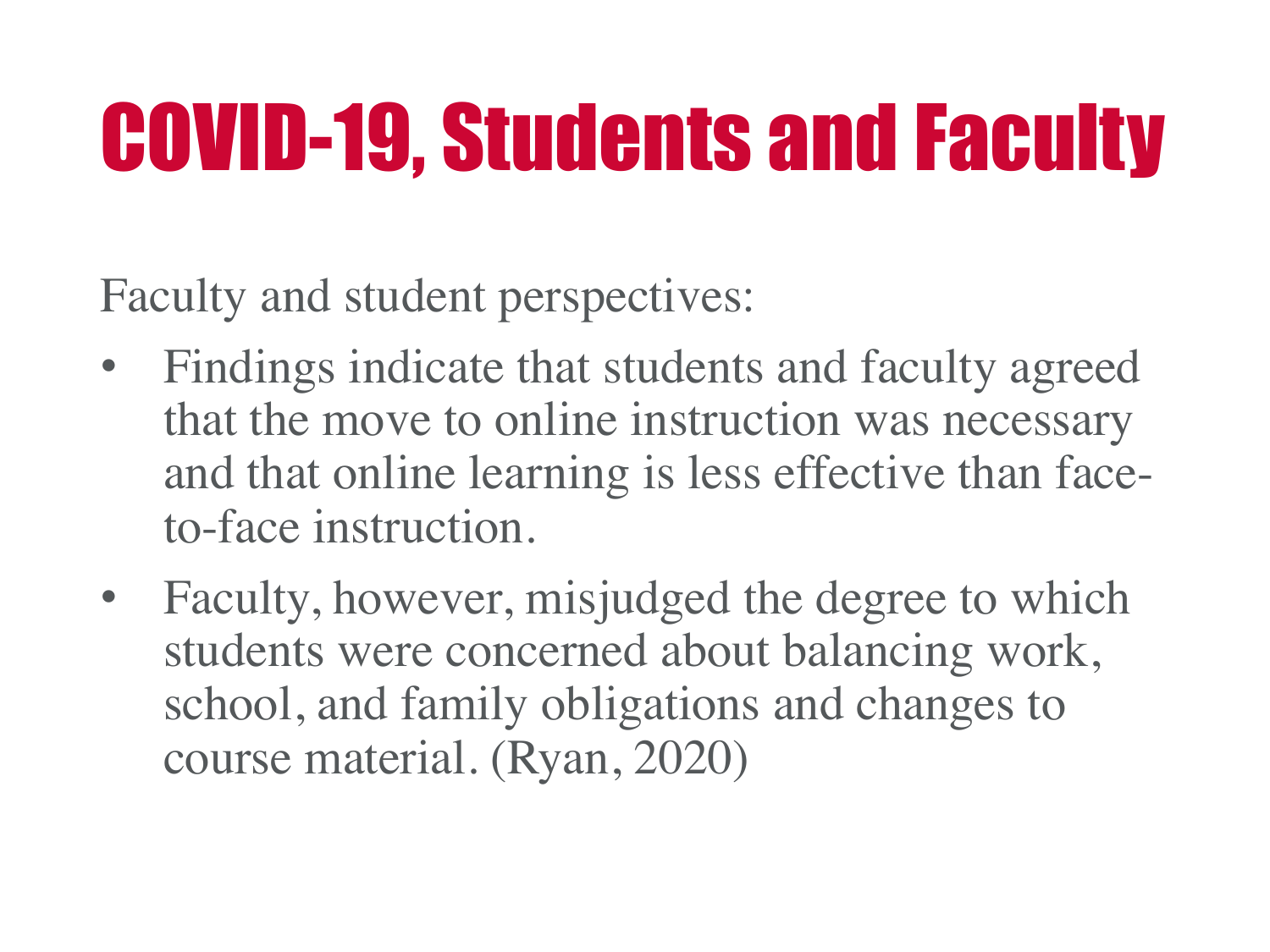### Key Issues

Student Issues:

Increased personal mental health ill-being

Challenges balancing work, school, and family obligations

Pedagogical response:

Focus on teaching that supports student well being

Theorized through Self Determination Theory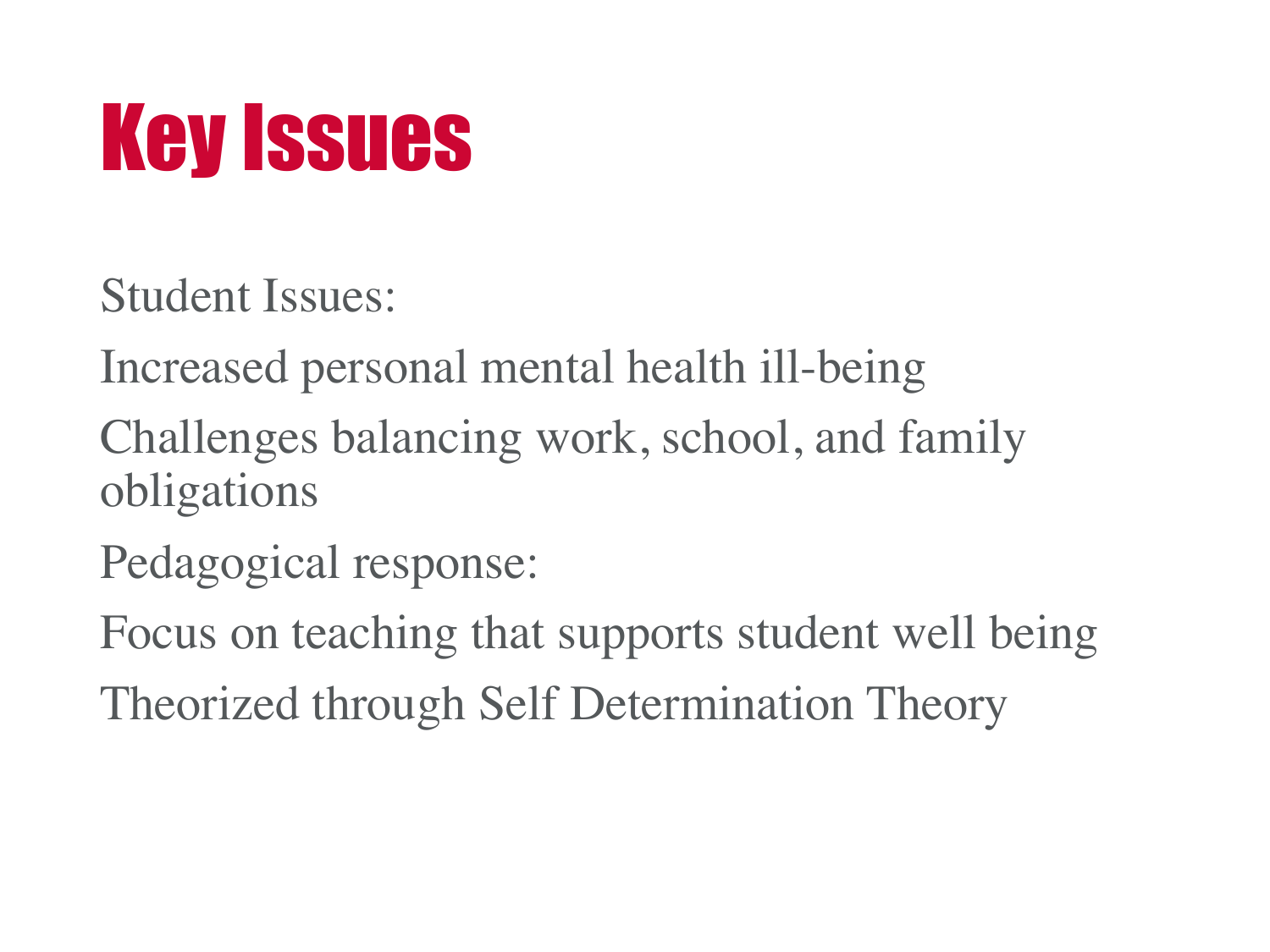Introduction:

Self determination theory is a psychological theory of well-being.

SDT is concerned with motivation and its relationship to personal well being.

It posits three basic psychological needs: autonomy, competence, and relatedness.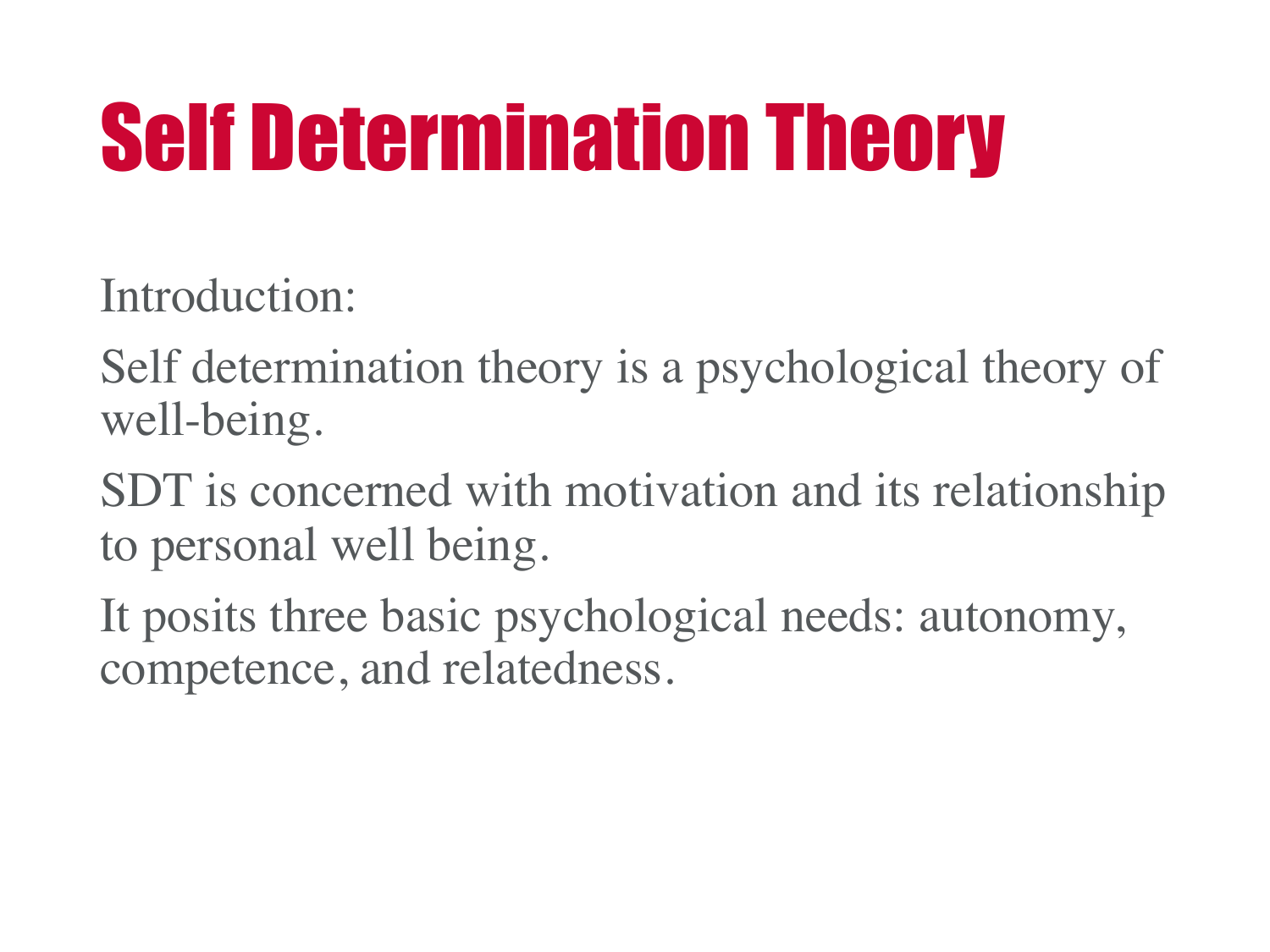**SDT is a meta-theory supported by six research-based mini theories:**

- **Cognitive Evaluation Theory**
- Organismic Integration Theory
- Causality Orientations Theory
- **Basic Psychological Needs Theory**
- **Relationships Motivation Theory**
- **Goal Contents Theory**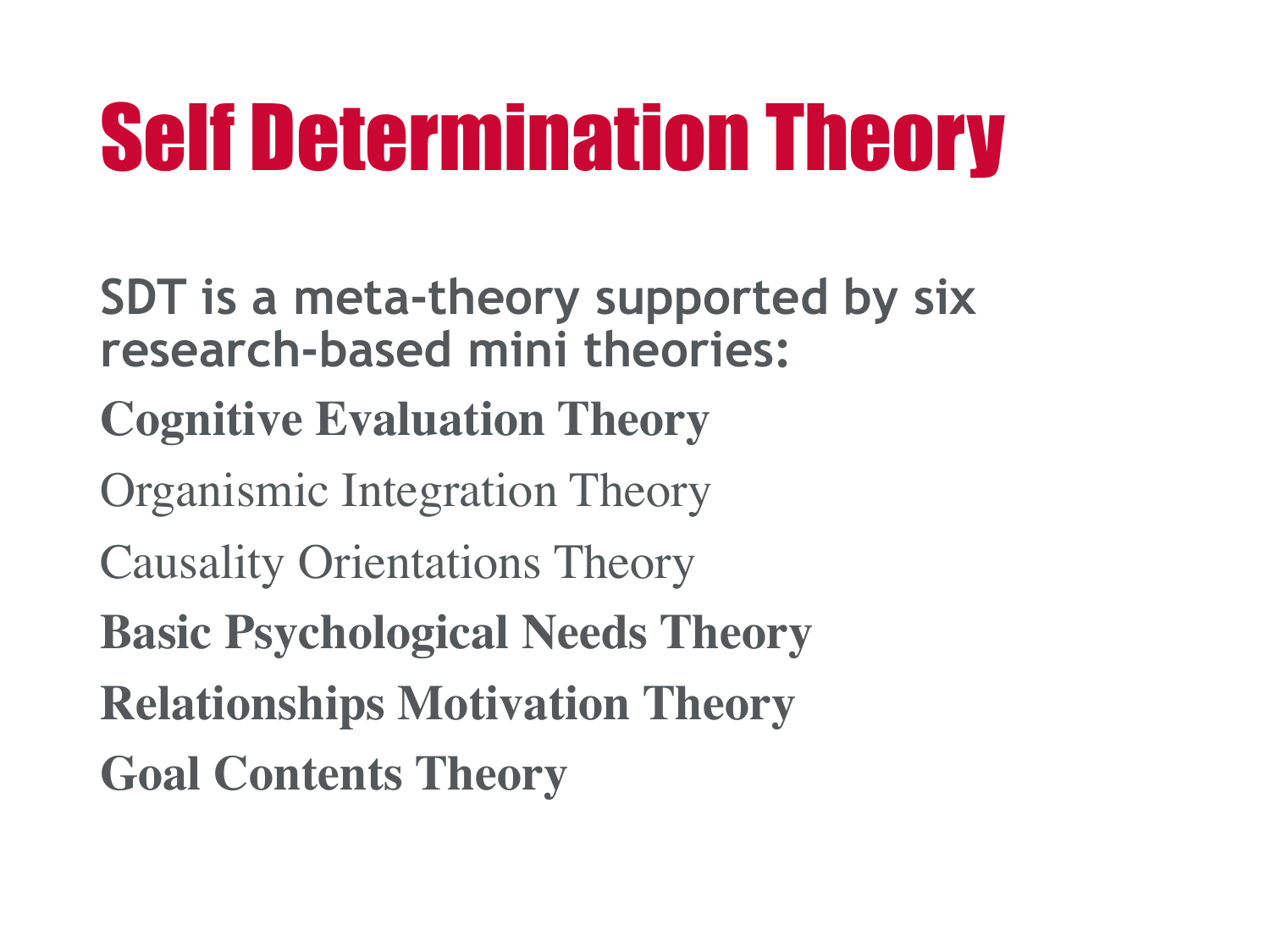### **A theory of motivation (and well-being)**

It looks at intrinsic and extrinsic motivation to act and how our experiences support—or thwart—three basic needs: autonomy, competence, and relatedness.

- Empirically tested
	- Lab experiments: Self assessment scales; observed choice activities
	- Field studies: Observational and self assessment scales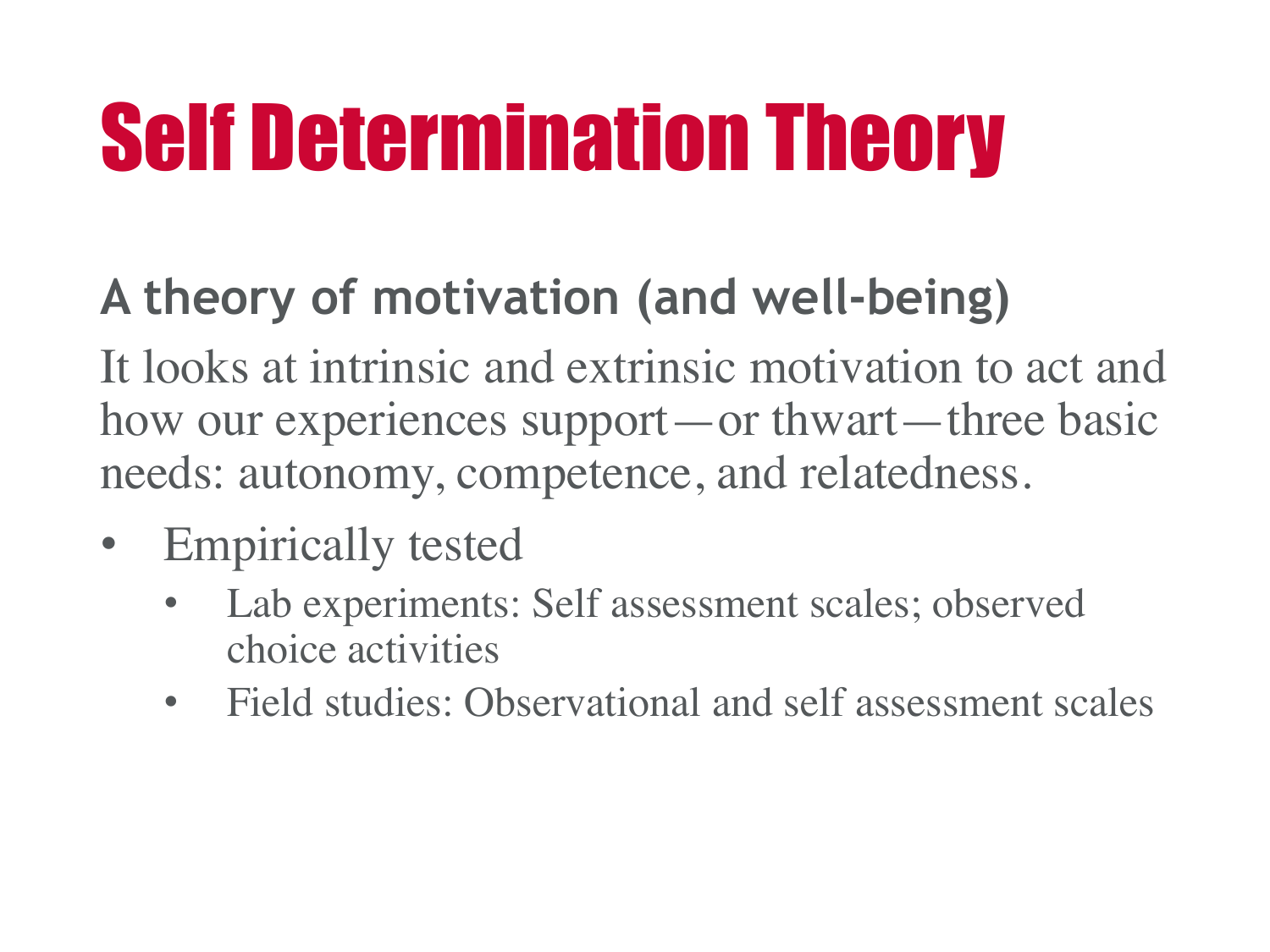#### **Posits three basic psychological needs:**

- Autonomy (self sufficiency, empowerment, and volition)
- Competence (our ability to exercise, expand, and express our capacities and talents)
- Relatedness (having a sense of belonging)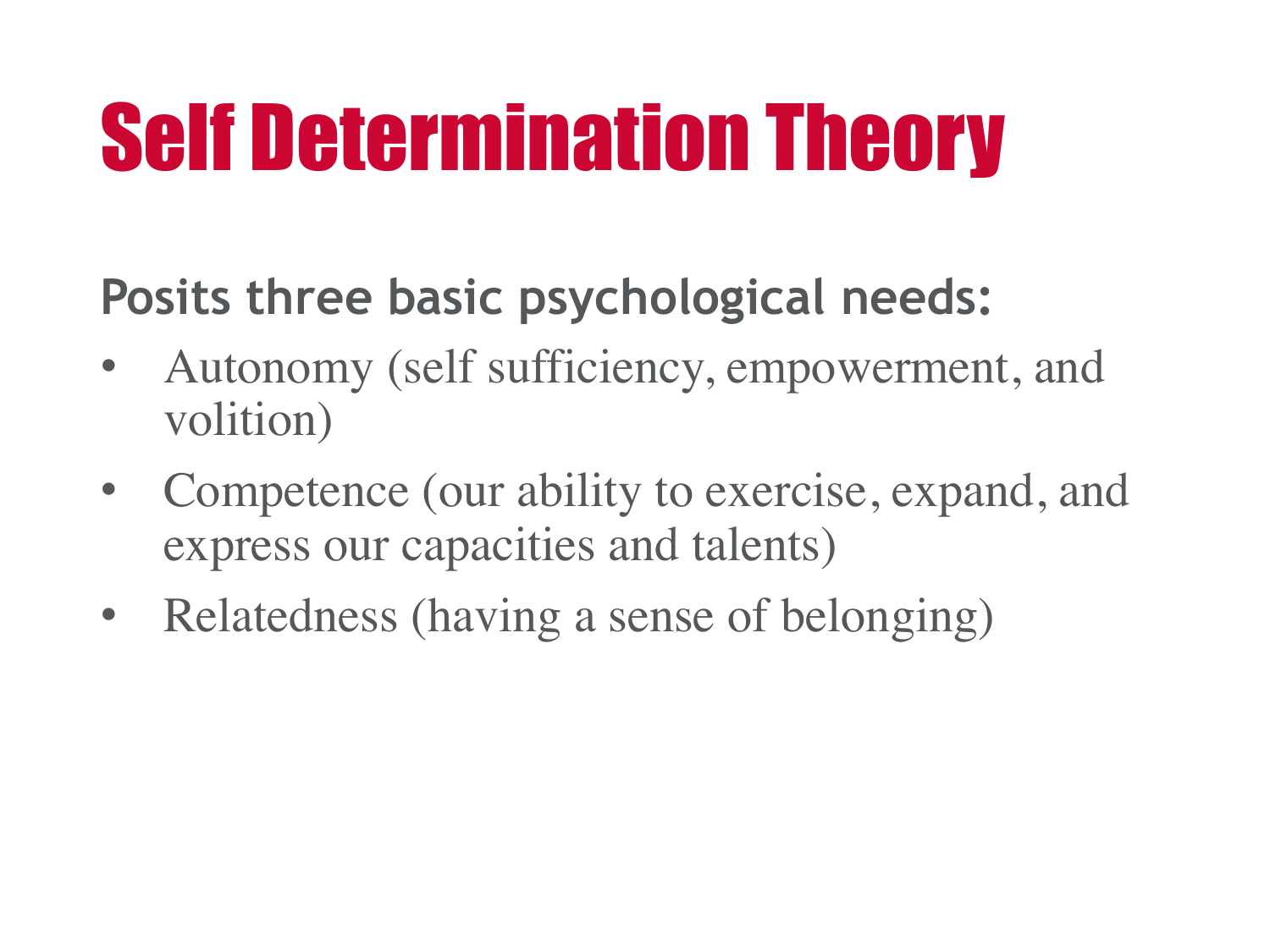#### **Basic Psychological Needs Theory:**

- People whose basic psychological needs (for autonomy, competence, and relatedness) are met experience more energy, vigour, vitality and reduced anxiety.
- Activities that frustrate or thwart one's basic psychological needs (autonomy, competence, or relatedness) result in depleted vitality and increased anxiety and ill-being.
- Motivational: Experiences stemming from intrinsic motivation support autonomy, competence and relatedness.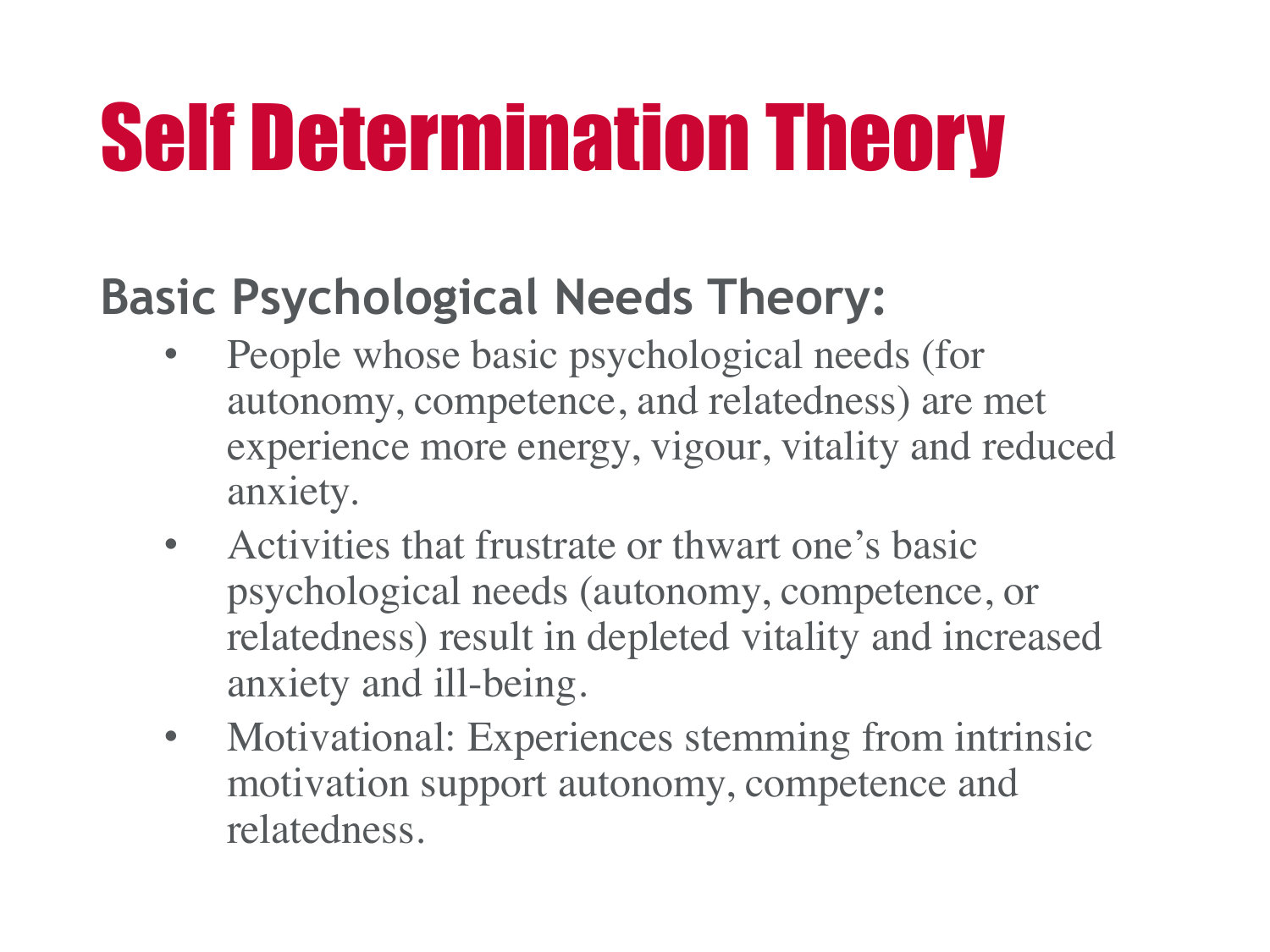### **Cognitive Evaluation Theory (motivation)**

Considers factors that support or undermine our intrinsic motivation:

Behaviours that are driven by rewards experienced internally. These might include the satisfaction of completing a task, a sense of achievement, or finding something interesting.

This form of motivation is internal to the individual, as they are naturally energized to engage in these behaviours regardless of any extrinsic (external) reward such as a grade or award.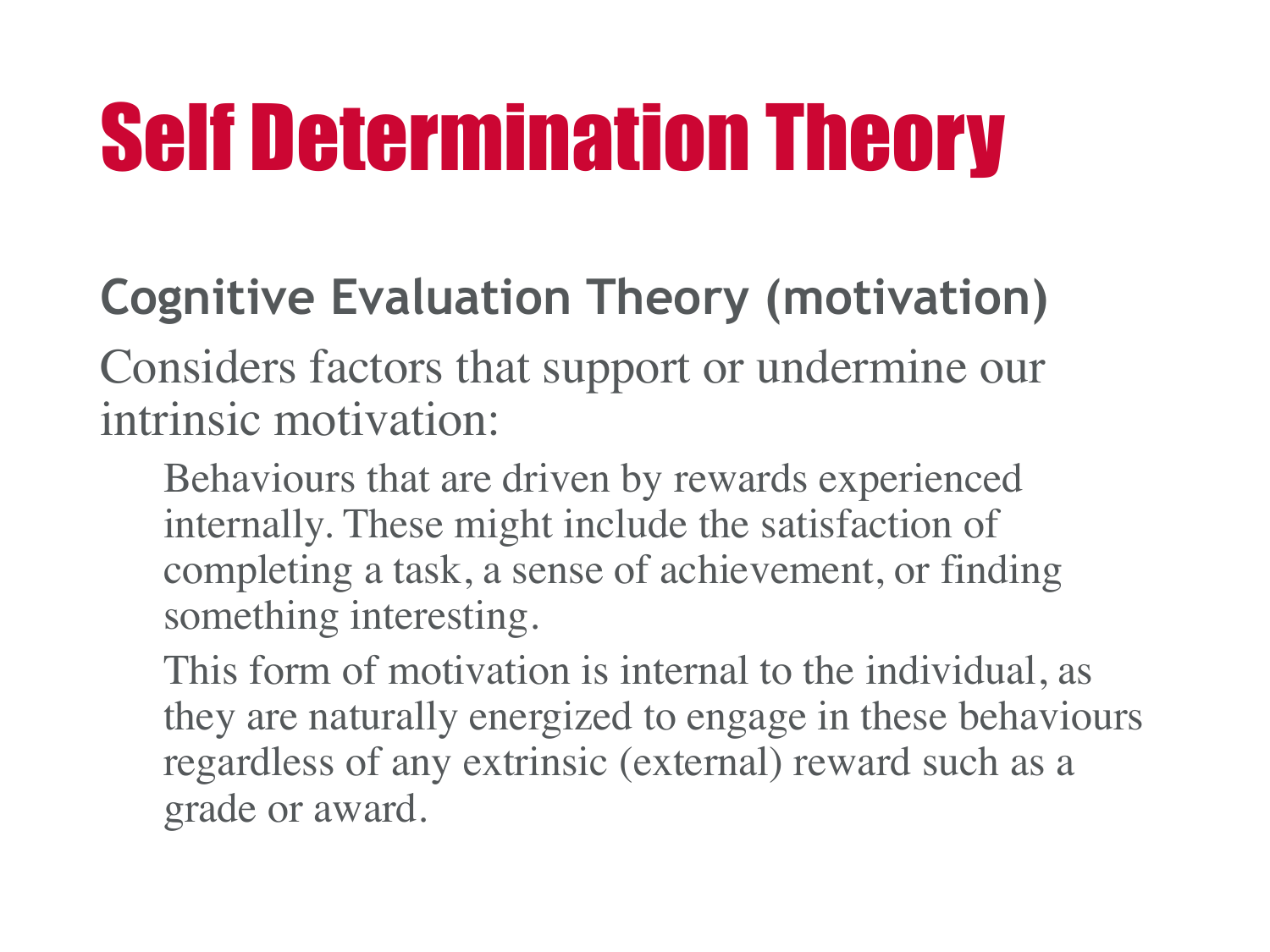### **Locus of causality**

When we are intrinsically motivated, we perceive an internal locus of control (we are of our own volition deciding to engage in a behaviour). The concept of Flow highlights the power of intrinsic motivation. When we are extrinsically motivated, we perceive an external locus of control (the volition for the behaviour comes from outside of ourselves—it may feel compelled and not the result of our own choices). Think about most approaches to teaching…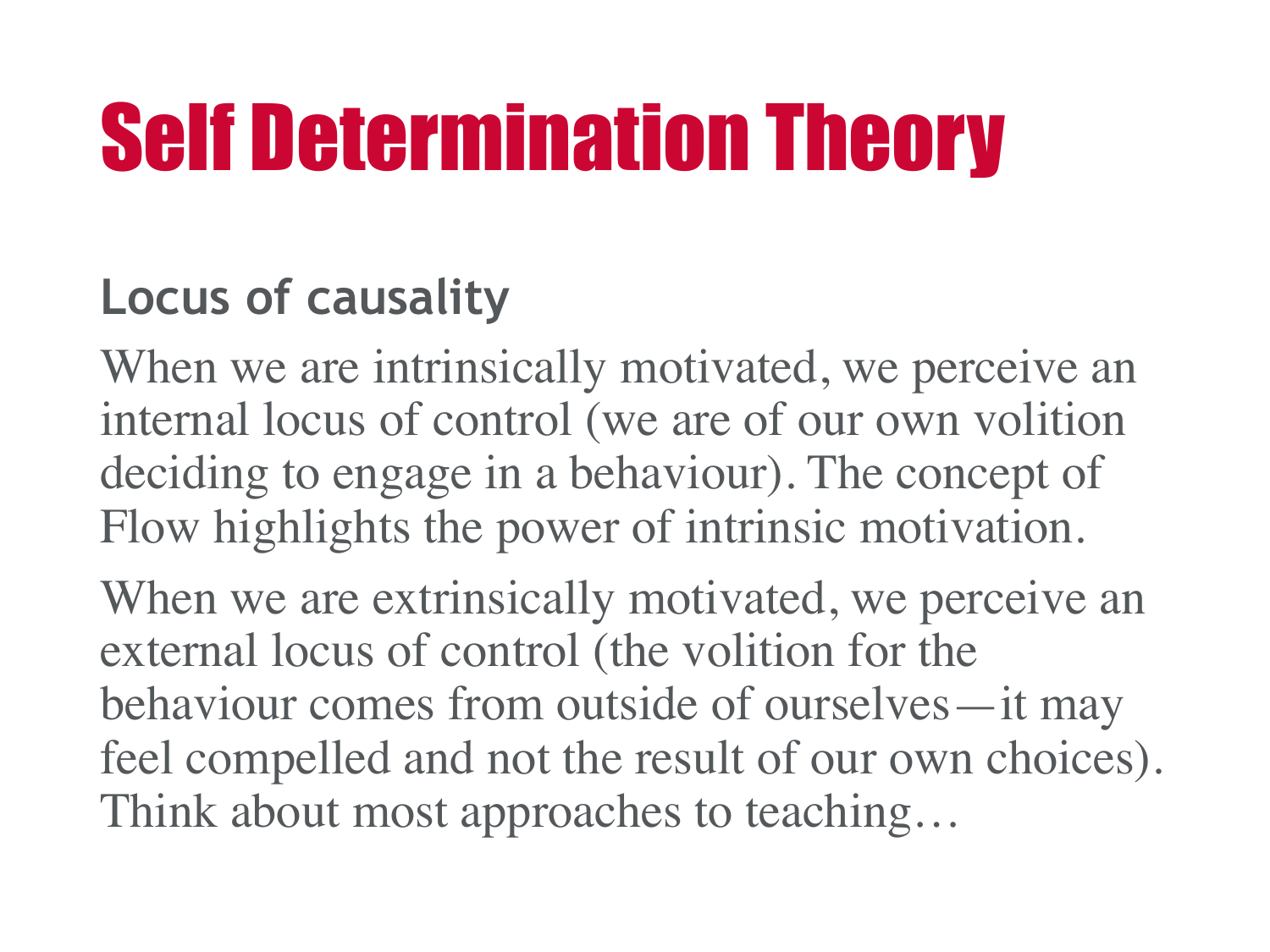#### **Relationships Motivation Theory**

Relationships are a core part of our psychological wellbeing and SDT. The same three psychological needs that support our well-being are also necessary components of the relationship we are engaged in. Satisfaction of our need for relatedness increases our wellness while frustration of relatedness results in greater illbeing.

Student experiences in the pandemic demonstrate a particular challenge here as isolation is a key part of their experience.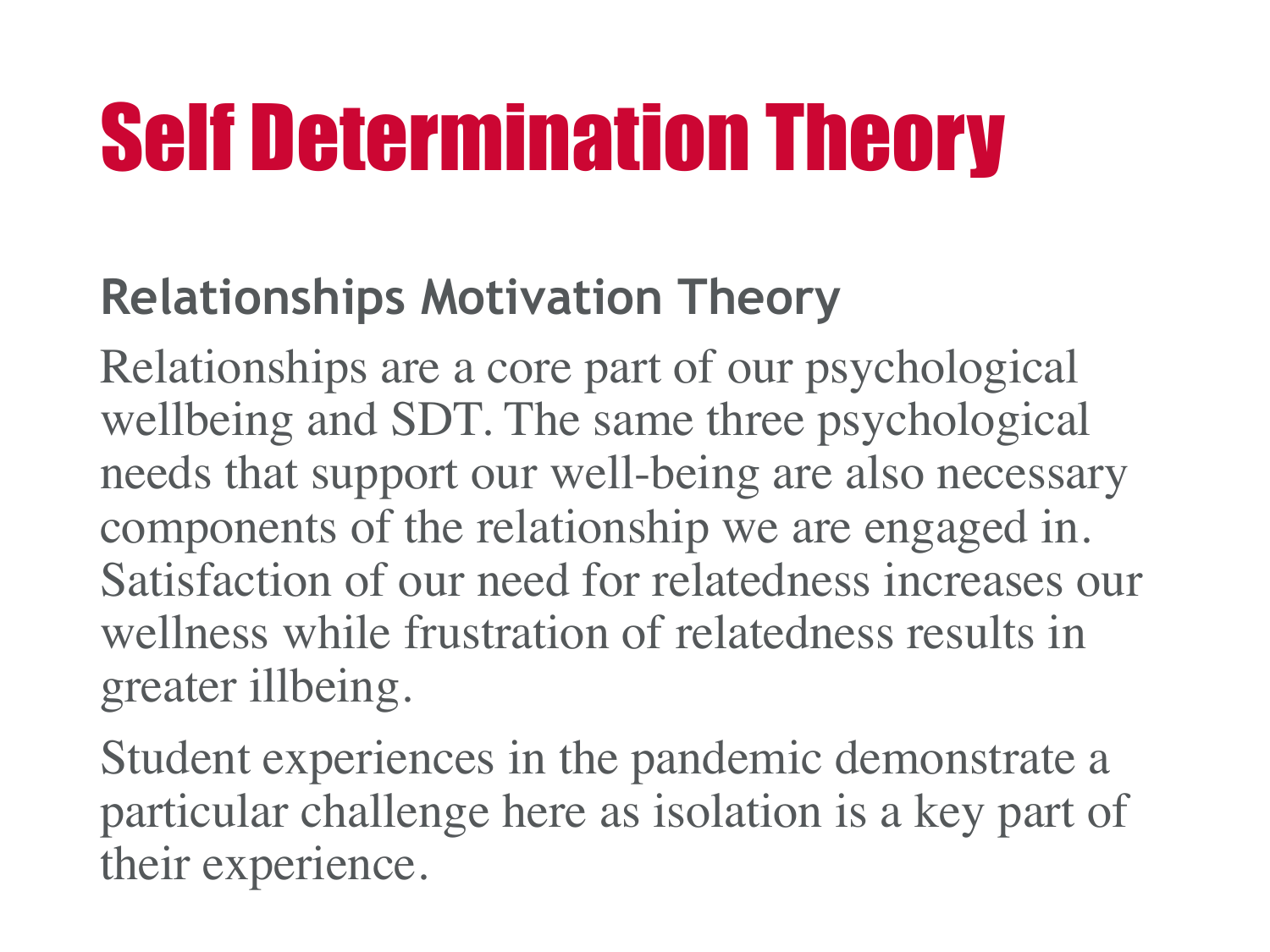### **Goal Contents Theory**

Goal contents theory looks at how life goals relate to wellness. It stems from work looking at extrinsic life goals (wealth, image, respect, fame) and intrinsic life goals (personal growth, relationships, and contributing to the community).

A focus on extrinsic goals tends to lead to lower levels of well-being and self-value, as extrinsically driven individuals define value in controlled areas rather than through autonomous, integrated values.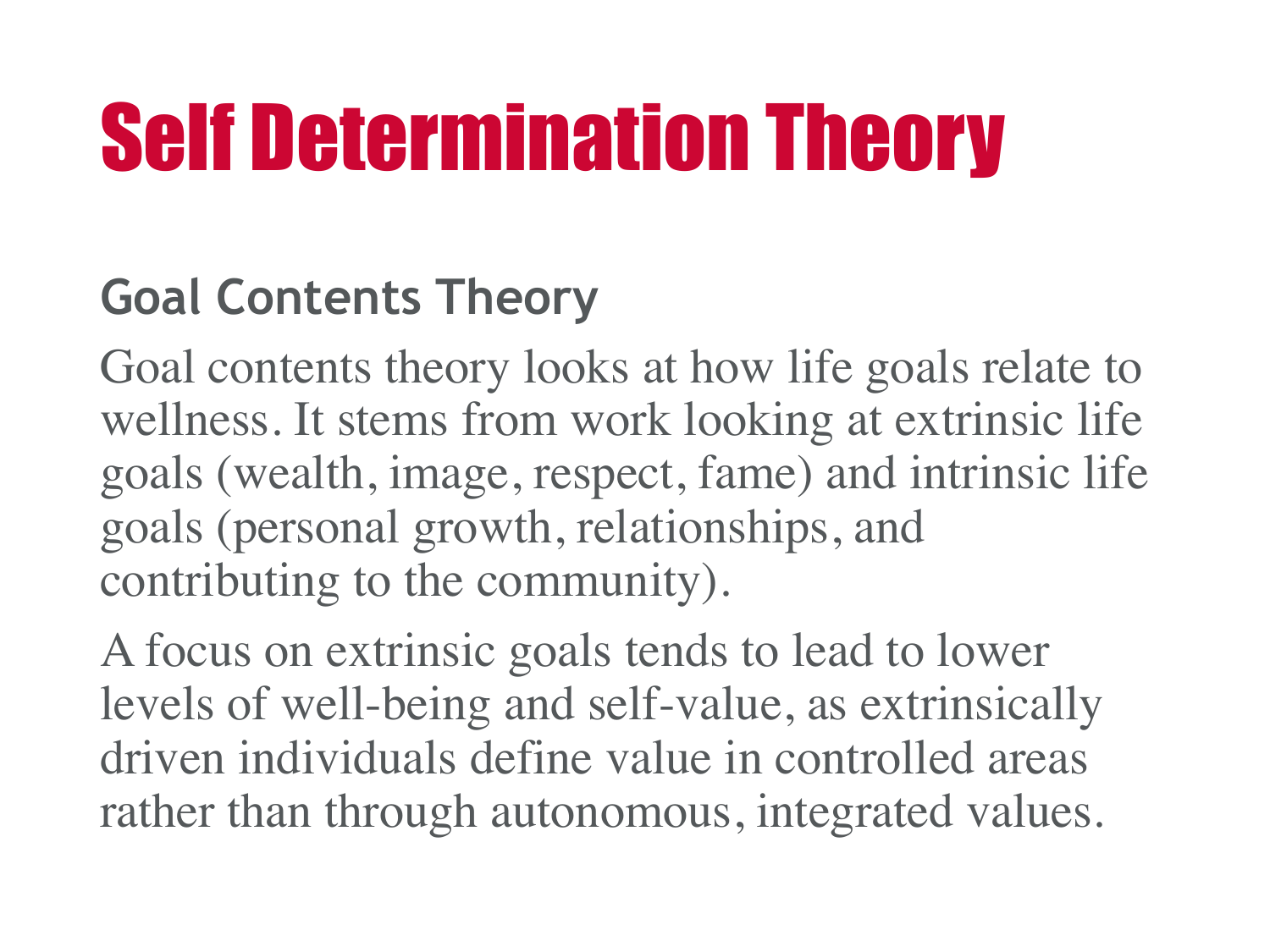### **Summary**

#### **Self Determination Theory**

| Motivation       | Wellness |                                             |             |
|------------------|----------|---------------------------------------------|-------------|
| <b>Intrinsic</b> | Autonomy | Competence                                  | Relatedness |
| <b>Extrinsic</b> | Control  | Achievement / Objectification<br>attainment |             |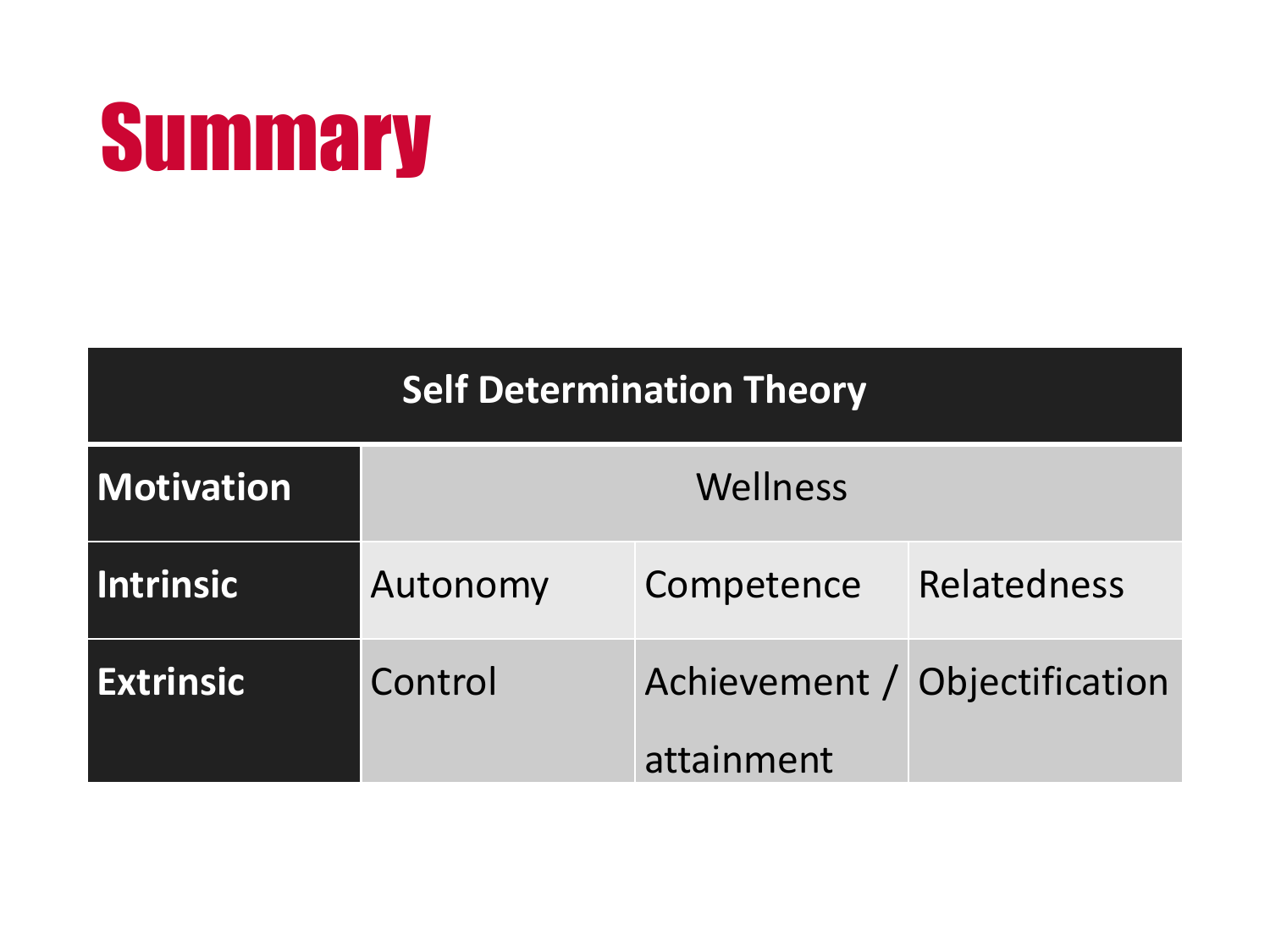| <b>Implications for Teaching</b> |                                                                                                                                                                                                                                                                        |  |  |
|----------------------------------|------------------------------------------------------------------------------------------------------------------------------------------------------------------------------------------------------------------------------------------------------------------------|--|--|
| <b>SDT mini-theories</b>         | Link to individual, social and organizational context                                                                                                                                                                                                                  |  |  |
| <b>Autonomy</b>                  | Strengthen student choice<br>$\bullet$<br>Types or frequency of assignments to complete<br><b>Flexible deadlines</b><br>$\bullet$<br>Choice in topics or problems to solve (PBL)<br>$\bullet$                                                                          |  |  |
| <b>Competence</b>                | Focus work on demonstrating competence / formative assignments<br>$\bullet$<br><b>Mastery assessment</b><br>$\bullet$<br><b>Revision of work</b><br>$\bullet$<br>Ungraded assignments (doesn't mean unassessed)<br>$\bullet$<br><b>Flipped classrooms</b><br>$\bullet$ |  |  |
| <b>Relatedness</b>               | Strengthen the community in class<br>Flexible group work (ungraded; open ended; discussion based)<br>Strengthen community between classes<br>Study groups around flipped classwork<br>$\bullet$<br><b>Faculty availability</b><br>$\bullet$                            |  |  |
| <b>Incentives</b>                | Reduce emphasis on extrinsic factors<br>$\bullet$<br>Grades (and grade penalties); GPA<br>$\bullet$<br>Hard deadlines<br>$\bullet$<br>Competition (curved grading)<br>$\bullet$                                                                                        |  |  |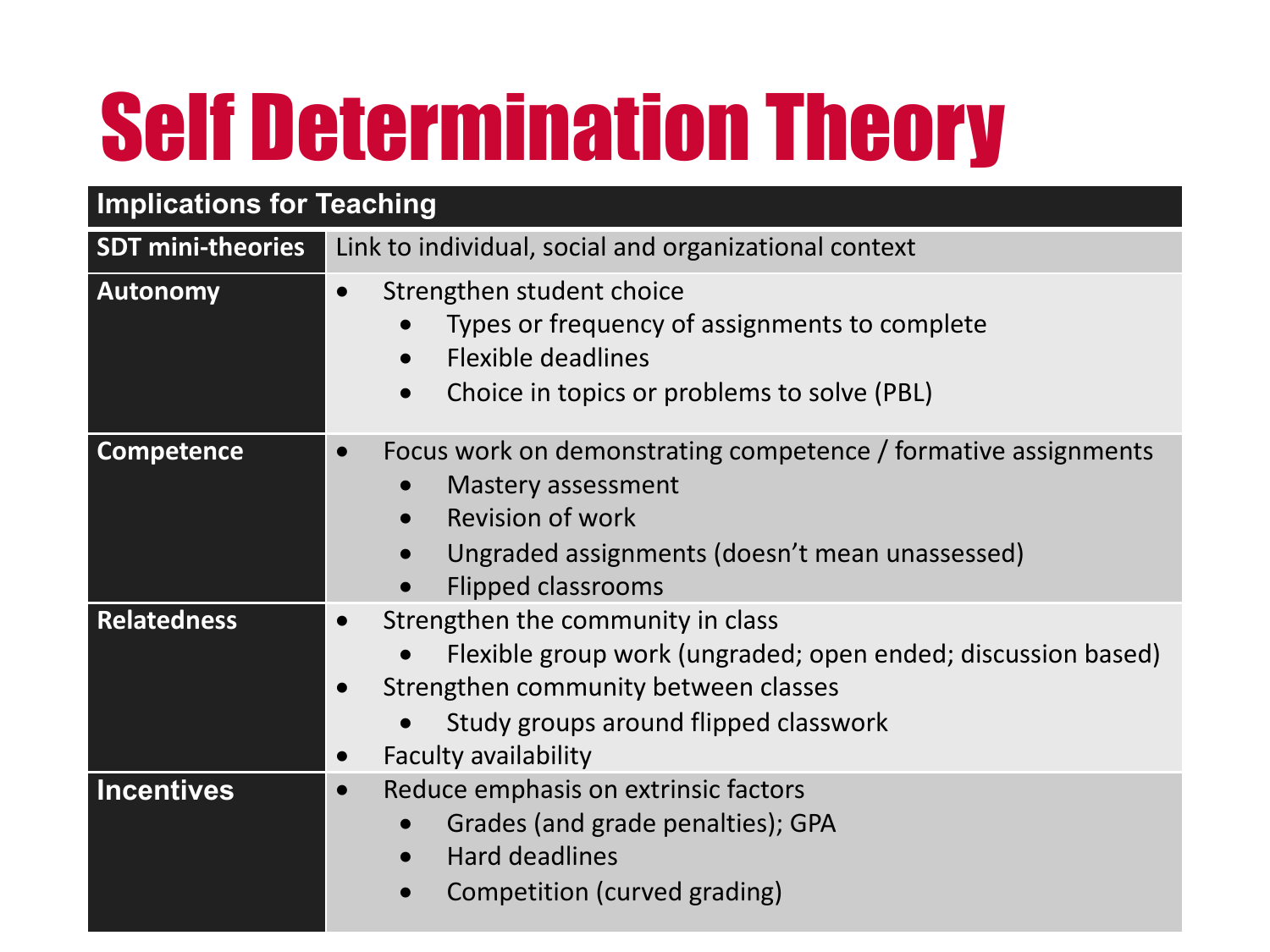# SDT Applied

#### **My Teaching (EDUC 817: Education Policy) SDT mini-theories** Link to individual, social and organizational context **Autonomy** • Strengthen student choice • Two papers (policy analysis; policy proposal on any topic) • A reflective paper on their own personal policy beliefs • Flexible deadlines (target deadlines set, all flexible) • Choice in topics on weekly writing prompts • Choice on homework: weekly quizzes or chapter exercises **Competence •** Focus work on demonstrating competence / formative assignments • Mastery assessment: unlimited revisions / ungraded feedback • Scored but ungraded quizzes with unlimited re-takes

- Grade evaluation meeting for final grade
- **Relatedness •** Strengthen the community in class
	- Flexible group work (ungraded; open ended; discussion based)
	- Strengthen community between classes
		- Encouraged voluntary study groups
		- Classes based on between class reading
	- Faculty availability before and after class and by appointment
- **Incentives •** Reduce emphasis on extrinsic factors
	- Ungraded assignments; final grades negotiated
	- No hard deadlines
	- Grades individualized (not curved or comparable)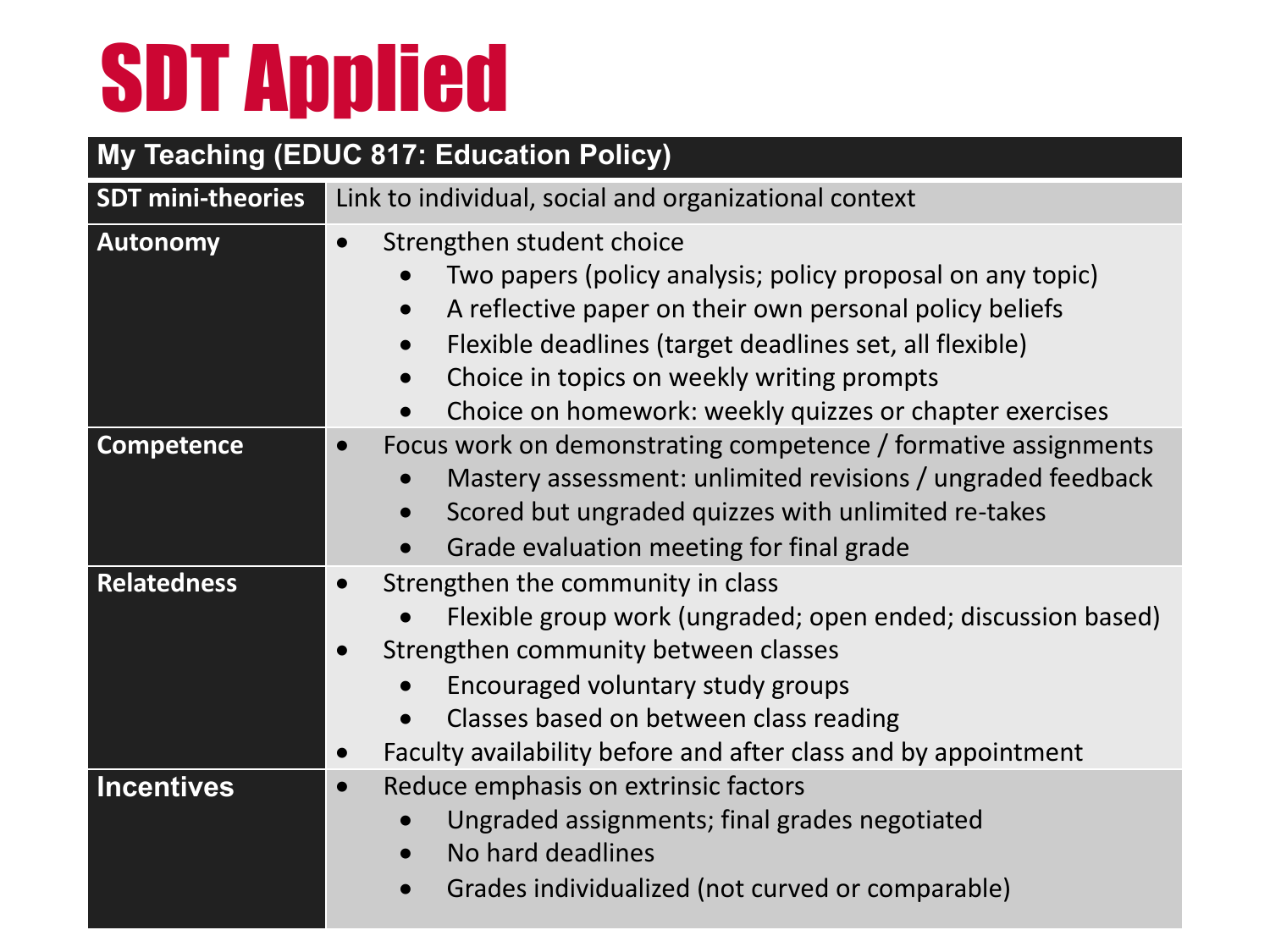### F[urther reading](https://doi.org/10.1007/s13394-017-0201-y)

- Browning, M. H., et al. (2021). Psychological impacts from COVID-19 among university students: Risk factors across seven states in the United States. One. https://doi.org/10.1371/journal.pone.0245327
- Carmichael, C., Anderson, J., & Callingham, R. (Eds.) (2017). Theoretical foundations of engagement in mathematics: Empirical studies from the fi [special issue]. *[Mathematics Education Research Jour](https://doi.org/10.1007/s13394-020-00320-3)nal*, *29*(2).
- Fielding-Wells, J., O'Brien, M. & Makar, K. (2017). Using expectancy-value theory to explore aspects of motivation and engagement in inquiry-based learning in primary mathematics. *Math Ed Res J* **29,** 237–25. https://doi.org/10.1007/s13394-017-0201-y
- Lazarides, R., Rubach, C. (2017). Instructional characteristics in mathematics classrooms: relationships to achievement goal orientation and student engagement. *Math Ed Res J* 29, 201–217. https://doi.org/10.1007/s13394 0196-4
- Muir, T. (2020). Self-determination theory and the flipped classroom: a case of a senior secondary mathematics class. *Mathematics Education Research Journal*. https://doi.org/10.1007/s13394-020-00320-3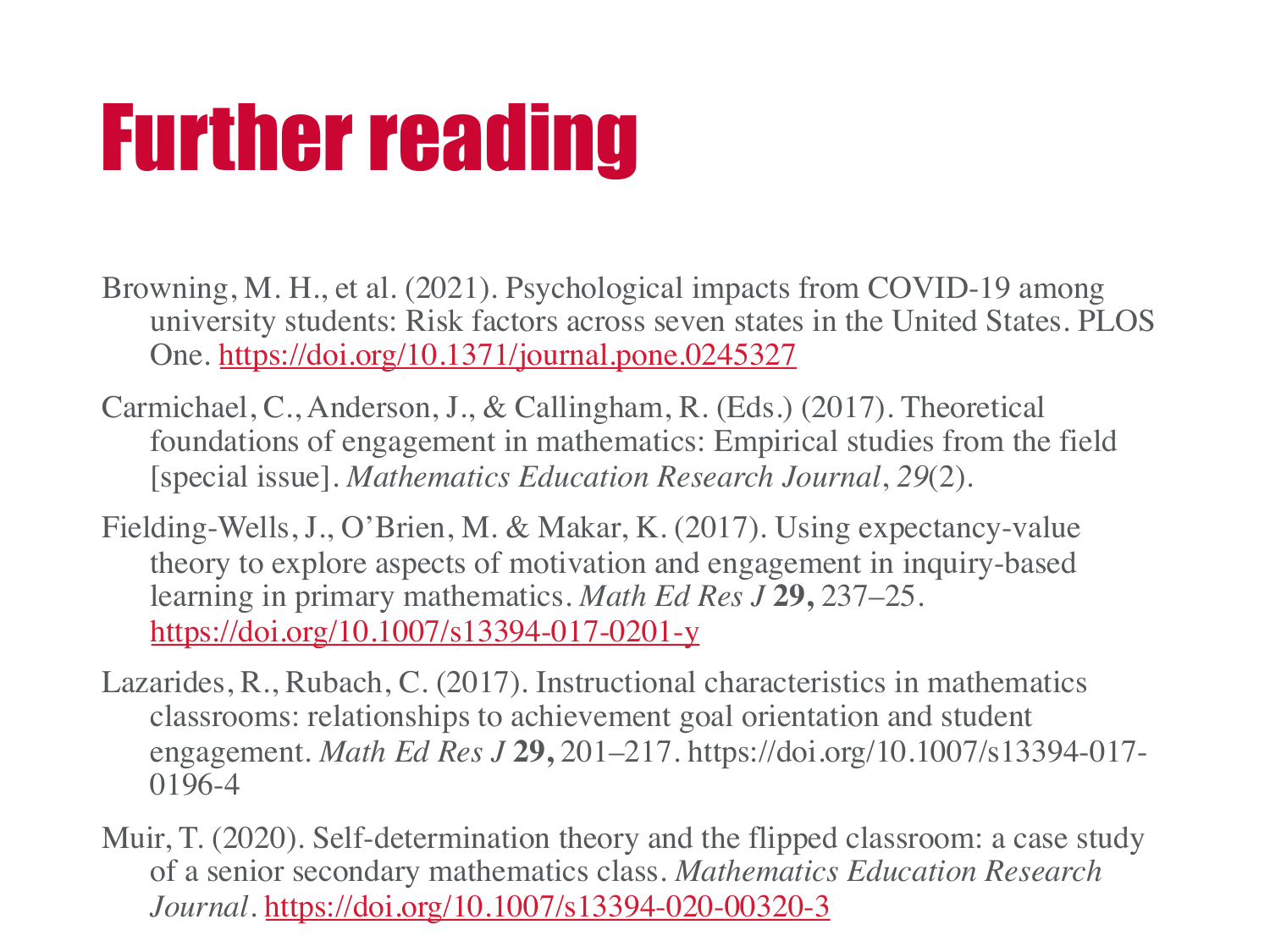### Further reading

- Ramlo, S. The Coronavirus and Higher Education: Faculty Viewpoints about Universities Moving Online during a Worldwide Pandemic. Innov High I 46, 241–259 (2021). https://doi.org/10.1007/s10755-020-09532-8
- Ryan, J.M. (Ed.). (2020). COVID-19: Volume I: Global Pandemic, Societal Responses, Ideological Solutions (1st ed.). Routledge. https://doiorg.proxy.lib.sfu.ca/10.4324/9781003142089
- Ryan, J.M. (Ed.). (2020). COVID-19: Volume II: Social Consequences and C Adaptations (1st ed.). Routledge. https://doiorg.proxy.lib.sfu.ca/10.4324/9781003142065
- Ryan, R. M. & Deci, E. L. (2017). *Self-determination theory: Basic psycholo needs in motivation, development, and wellness*. New York: Guilford Publishing.
- Ryan, R. M. & Deci, E. L.  $(2000)$ . Self-determination theory and the facilitation intrinsic motivation, social development, and well-being. *American Psychologist*, 55, 68-78.